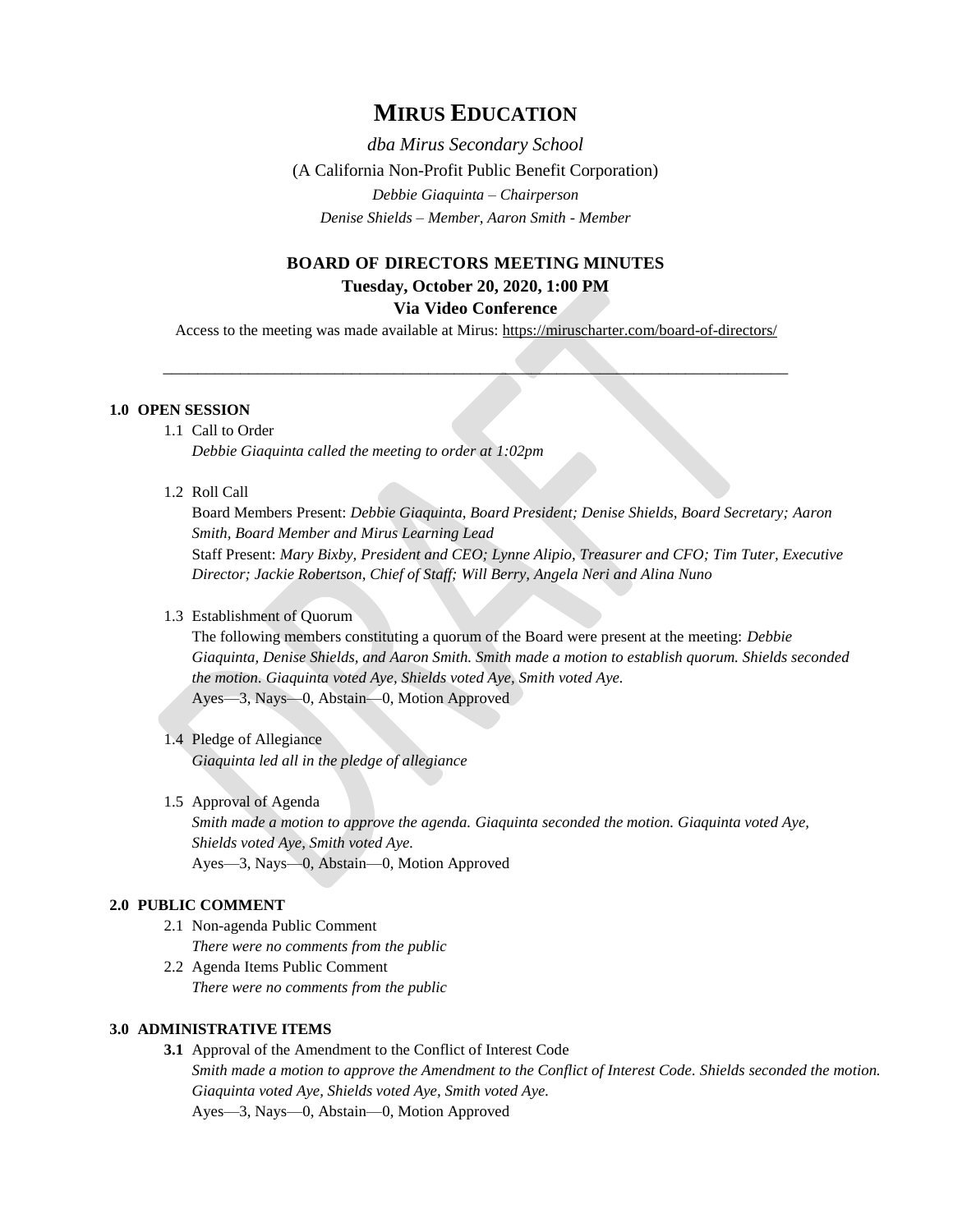#### **3.2** Presidents Report

**3.2.1** School Update *Tim Tuter provided updates on the instructional operations and reopening guidelines*

**3.3** Strategic Plan Update

**3.3.1** Mirus Secondary School

**3.3.1.1** School Participation Report for the period of 2019-2020 Months 12-13: 05/04/2020 – 06/25/2020 3.3.1.2 School Participation Report for the period of 2020- 2021 Months 1-2: 07/01/2020 – 08/21/2020  *The Board received the School Participation Reports.*

## **4.0 CONSENT AGENDA**

- 4.1 Approval of Board Meeting Minutes for September 17, 2020 and October 14, 2020
- 4.2 Approval of Suicide Prevention Policy Amendment
- 4.3 Approval of LEA Uniform Complaint Policy Amendment
- 4.4 Approval of El Dorado Charter SELPA Agreement for Participation Amendment *Shields made a motion to approve the Board Meeting Minutes for September 17, 2020 and October 14, 2020, the Suicide Prevention Policy Amendment, the LEA Uniform Complaint Policy Amendment, and the El Dorado Charter SELPA Agreement for Participation Amendment Giaquinta seconded the motion. Giaquinta voted Aye, Shields voted Aye, Smith voted Aye.* Ayes—3, Nays—0, Abstain—0, Motion Approved

**5.0 ACTION ITEMS** 

#### **5.1 Action Items Specific for Mirus Secondary School**

**5.1.1** Approval of the Unaudited Actuals FY July 1, 2019 to June 30, 2020 *Smith made a motion to approve the Unaudited Actuals FY July 1, 2019 to June 30, 2020 Giaquinta seconded the motion. Giaquinta voted Aye, Shields voted Aye, Smith voted Aye.* Ayes—3, Nays—0, Abstain—0, Motion Approved

#### **Smith recused from item 5.1.2**

**5.1.2** Review the Revised Preliminary Operational Budget FY 2020-2021 and Approval of the Revised Preliminary Operational Budget FY 2020-2021

*Giaquinta made a motion to approve the Revised Preliminary Operational Budget FY 2020-2021. Shields seconded the motion. Giaquinta voted Aye, Shields voted Aye, Smith abstained.* Ayes—2, Nays—0, Abstain—1, Motion Approved

**5.1.3** Approval of the School Plan for Student Achievement (SPSA) *Smith made a motion to approve the School Plan for Student Achievement (SPSA) Giaquinta seconded the motion. Giaquinta voted Aye, Shields voted Aye, Smith voted Aye.* Ayes—3, Nays—0, Abstain—0, Motion Approved

**5.1.4** Approval of El Dorado Charter SELPA Local Plan Section B: Governance and Administration Special Education Local Plan Area

*Shields made a motion to approve the El Dorado Charter SELPA Local Plan Section B: Governance and Administration Special Education Local Plan Area Giaquinta seconded the motion. Giaquinta voted Aye, Shields voted Aye, Smith voted Aye.*

Ayes—3, Nays—0, Abstain—0, Motion Approved